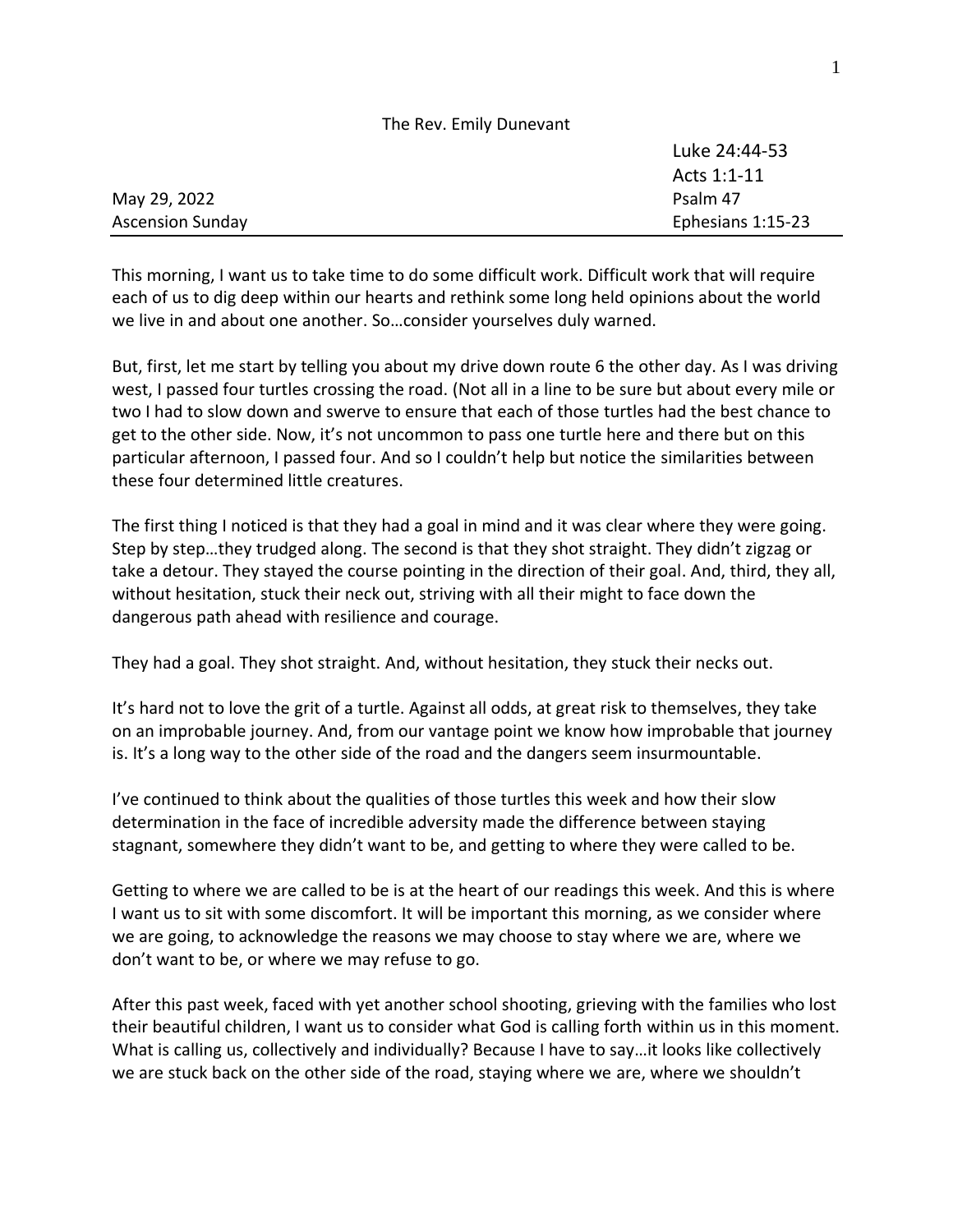want to be, and refusing to consider something better for ourselves and for the world. We are afraid to stick our necks out and take our own collective improbably journey.

I am going to make a big ask of you all this morning. I want you all to look ahead. At the other side of the road and ask yourself…what does it look like? What does it look like to eliminate senseless violence? What does it look like to work together on things that once divided us? What does it look like to find common ground on issues that could help others thrive? What does it look like to build the kind of world that Jesus dreamed of? A world without hate, without accusations and excuses, a world of bold determination and love?

When Jesus ascended into heaven, he left this world in our hands. He had done his teaching. He had made the greatest sacrifices. He had stood up to the powerful systems and people who had divided the world around him. He gave of himself, selflessly and courageously. In Acts, we are told that his disciples asked him when he would restore the kingdom. "Lord, is this the time when you will restore the kingdom to Israel?" That was their question. What are you going to do Jesus? And, Jesus, said, it isn't for me to restore the kingdom…it's for you to restore.

<sup>8</sup>But you will receive power when the Holy Spirit has come upon you; and you will be my witnesses in Jerusalem, in all Judea and Samaria, and to the ends of the earth." You will do the work. I am leaving this world in your hands. Take care of it. Take care of one another. Walk across that road at some risk to yourself…because this is your calling. You aren't called to keep things as they are. That's not what I came for. I came so that you could create something better.

How are we doing? When you look around, do you see the kind of world Jesus entrusted us to create?

Because the absolute truth is this…Jesus had a goal. He shot straight. And he stuck his neck out when it mattered so that we, you and me, could live in freedom and peace. That was his message to the disciples and that is his message to us. To not just take those gifts of freedom and peace for ourselves but to make sure that every single one of God's beloved children may also share in that same freedom and peace.

And yet, our world seems perpetually stuck on the side of the road, immobile, stagnant, fearful, selfish. Looking ahead but afraid to step forward. Coming up with all kinds of excuses as to why we can't get to the other side. Fighting with those who have different opinions. Begrudging having to give up a little of themselves in order to help someone else. Afraid of what it might mean if things have to change.

But, if we stay on the side of the street we are right now, Jesus' life, death, resurrection, and ascension have taught us nothing.

Let me give you something to consider. Jesus didn't ascend and divide us into democrats and republicans. Jesus didn't ascend to divide us into gun advocates or gun reformers. Jesus didn't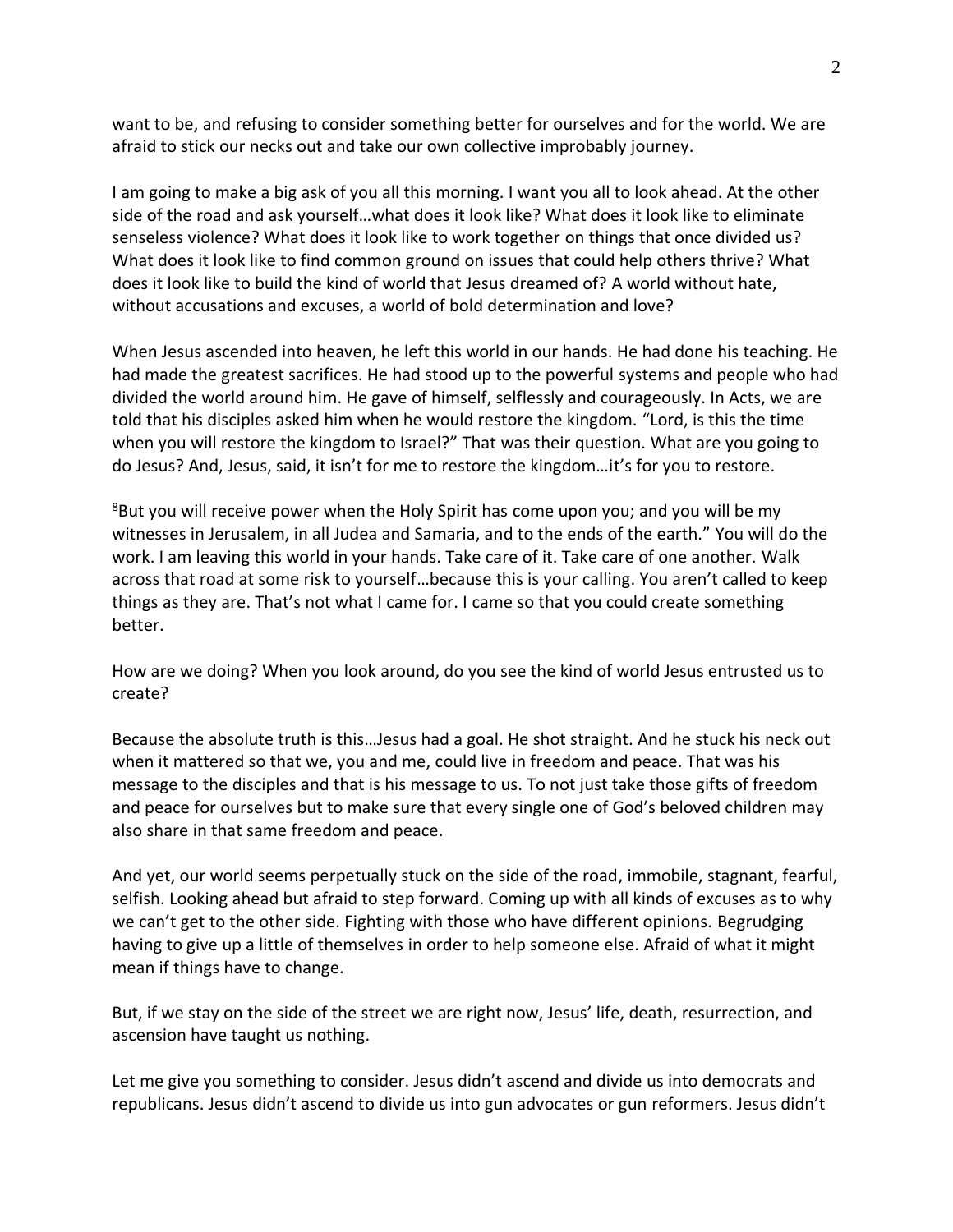ascend to divide us into pro-life and pro-choice. Jesus didn't ascend to divide us into black and white, gay or straight, rich or poor. That's not the kind of world Jesus left in our hands. Jesus ascended and left us with one simple command…that we love one another. Period.

I want you to try something in the weeks ahead. I want you to get rid of any politicized language you have been carrying around. Get rid of divisive language and replace it with loving language. Stop saying things like those democrats are ruining our country or those republicans are the cause of this gun violence. Just stop it.

Because every time we use statements and categories that create a wider divide in our country and in our communities, we are digging the ditches on each side of the road even deeper. And we will never cross them to the place we are truly called to be. Those ditches have become our stumbling blocks.

My son, Camden, graduated from St. Christopher's School this past Friday. After 13 years, he walked across that stage to get his diploma and the boys of the graduating class recited the prayer they have said since they began at St. Chris. The prayer says these words:

*Give me clean hands, clean words and clean thoughts. Help me stand for the hard right against the easy wrong. Save me from habits that harm: Teach me to work as hard and play as fair in thy sight alone as if all the world saw; Forgive me when I am unkind, and help me to forgive those who are unkind to me; Keep me ready to help others at some cost to myself; Send me chances to do a little good every day and so grow more like Christ. Amen.*

Help me stand for the hard right against the easy wrong. Keep me ready to help others at some cost to myself;

That's what it means to cross the road. To have a goal. To shoot straight. To stick your neck out. Even if it is hard. Because nothing less will ever get us to the other side, together, in community, grounded in love.

Jesus ascended but expected us to keep going. And to keep going, we must have the resiliency and the determination to risk what others say cannot be done, to be ready to walk the hard path and not take the easy out. Jesus calls forth within each and every one of us this kind of bold living. It's the only way to live that will truly place value on Jesus' life and teaching.

So…set a goal. Believe that we can do better as a nation, removed of political and social dividers that create deep scars in the fabric of who we are. Believe that we can work together to figure out a safer, more compassionate world for our children. Believe that you can be a part of that change.